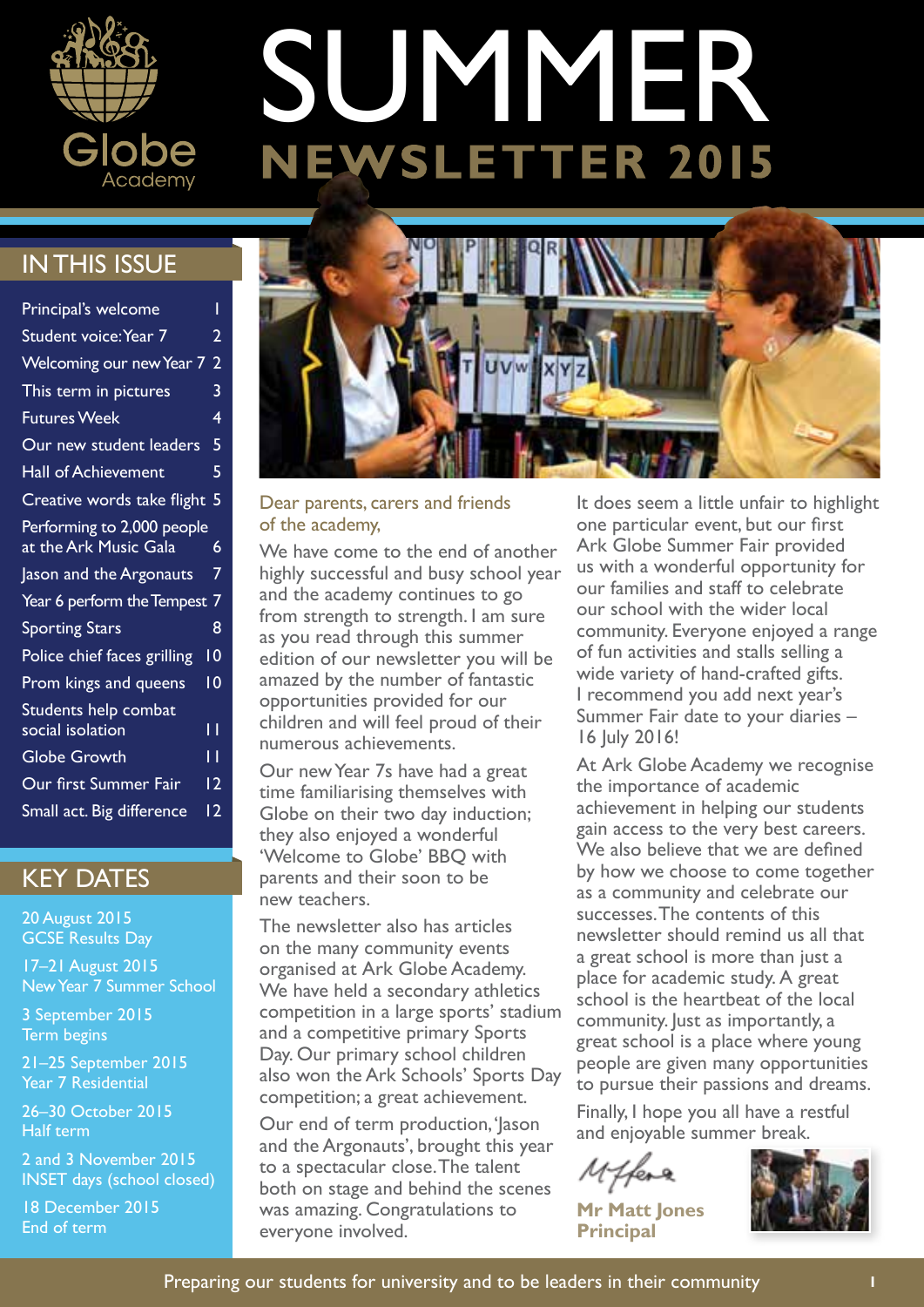# STUDENT VOICE: **YEAR 7**



Sabria and Diletta, Year 7, are just completing their first year in our secondary school at Ark Globe Academy. We spoke to them about their time here so far.

Hi Sabria and Diletta. Thank you for talking to me about your first year at Globe. Tell me how you felt starting secondary school here and what this year has been like?

*Sabria:* When I first came to Globe I was quite confident. We'd had a taster day and a Summer School so I'd had a few days to make friends. This year has been exhilarating.

*Diletta:* I was quite shy when I started Globe but the teachers encourage you. You can talk to anyone here and they will help you and solve your problems.

#### What advice would you give to someone who is starting at Globe in Year 7?

Sabria: I would say if you are shy don't be afraid. There is always a group of friends for you. Try new things and start new events. Have a good time and have a growth mindset.

*Diletta:* Don't let other people's opinions get in your way. Always keep trying harder.

How would you describe Globe in three words? *Sabria:* Opportunity. Exciting. Inspiring. We had poems and performances for Black History Month and they were great and the Head Girls are inspiring – I really look up to them!

*Diletta:* I'd say Caring. Opportunities. Confidence – the teachers here really help with this.



# WELCOMING OUR NEW YEAR 7

We are looking forward to welcoming our new Year 7 in September. These students and their families have already had chance to take part in Taster Days, joined us for a tasty Summer Year 6 Barbecue and will be making memories with their new friends on a residential trip in September.

If you have any questions about starting in September please get in touch – we are here to help! If you would like to enquire about a place for September please email info@globeacademy.org



*Our Year 6 Barbecue in June*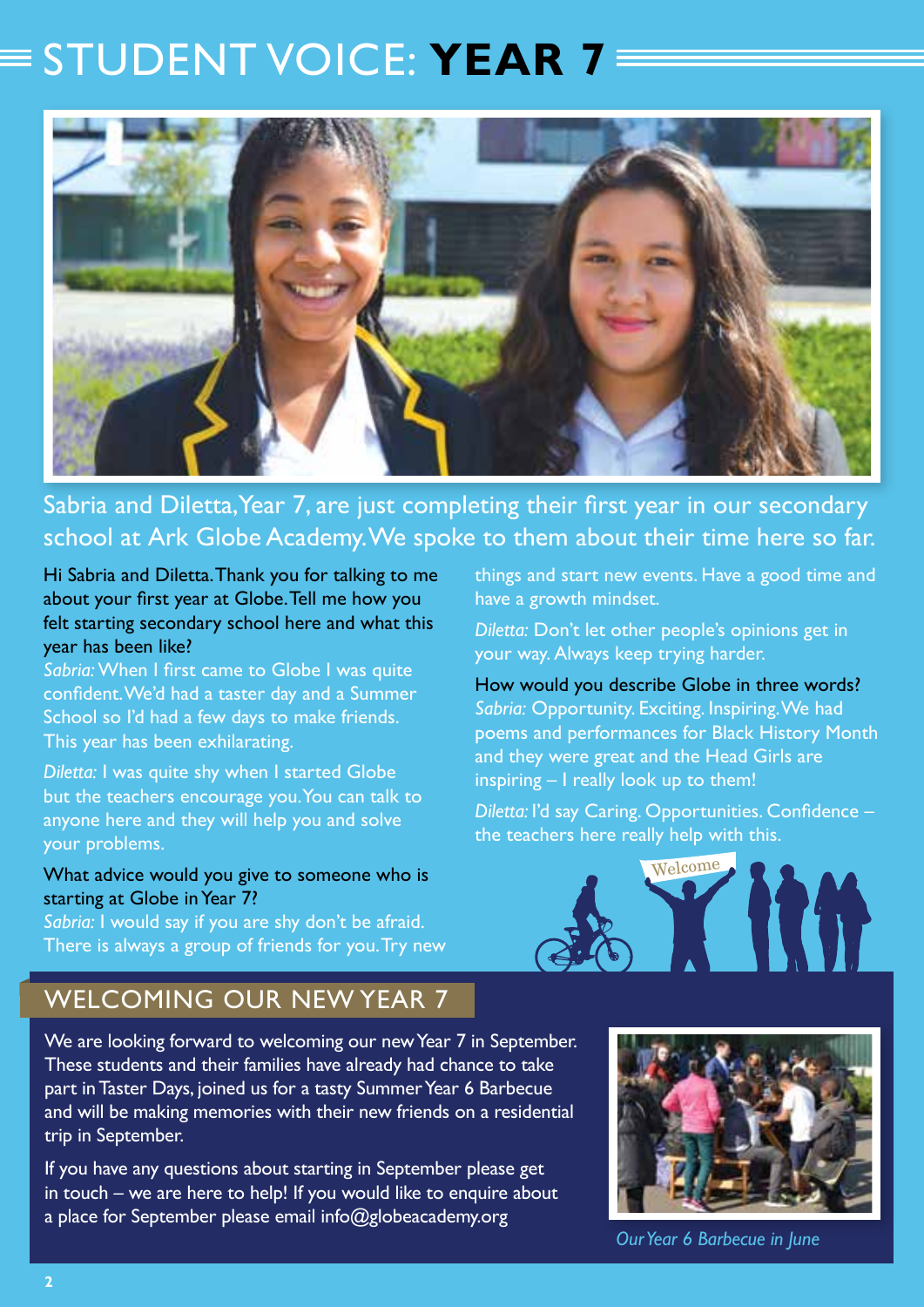# $\equiv$ THIS TERM **IN PICTURES**



Our Junior Leadership Team visiting the **Houses of Parliament** – inspiration for



**Building houses for the Nepal Earthquake** in our primary school.



Year 6 pupils enjoying Alice Holt Forest during their **Enrichment Week.**



Our Sixth Form baking cakes to **raise funds for the Nepa<sup>l</sup> Earthquake.**



Globe with students from St Saviours & St Olaves representing 'Team Southwark' in the **London Youth Games**  trampolining competition.



Year 8 students enjoying a **boxing session** at the Damilola Taylor Centre as part of National School Sport Week.



Congratulations to our **Jack Petchey Foundation Achievement Award** winners – Year 7: Kirsten and Al-Houssen. Year 8: Muhammad, K-ci and Grace.



Valerie takes the helm of the **Multi-Storey Orchestra.**



Students developing their patience and resilience with Inspirational Youth on **Enrichment Day.**



**Students pitch their ideas** for a new soft drink to a panel of leading Business Executives on Give & Gain Day.



**Students quiz election candidates** on the issues they care about in a debate, superbly chaired by Head Girl, Zareen at school in May.

For more news and updates please follow us on Twitter @ARKGlobeAcademy and visit www.globeacademy.org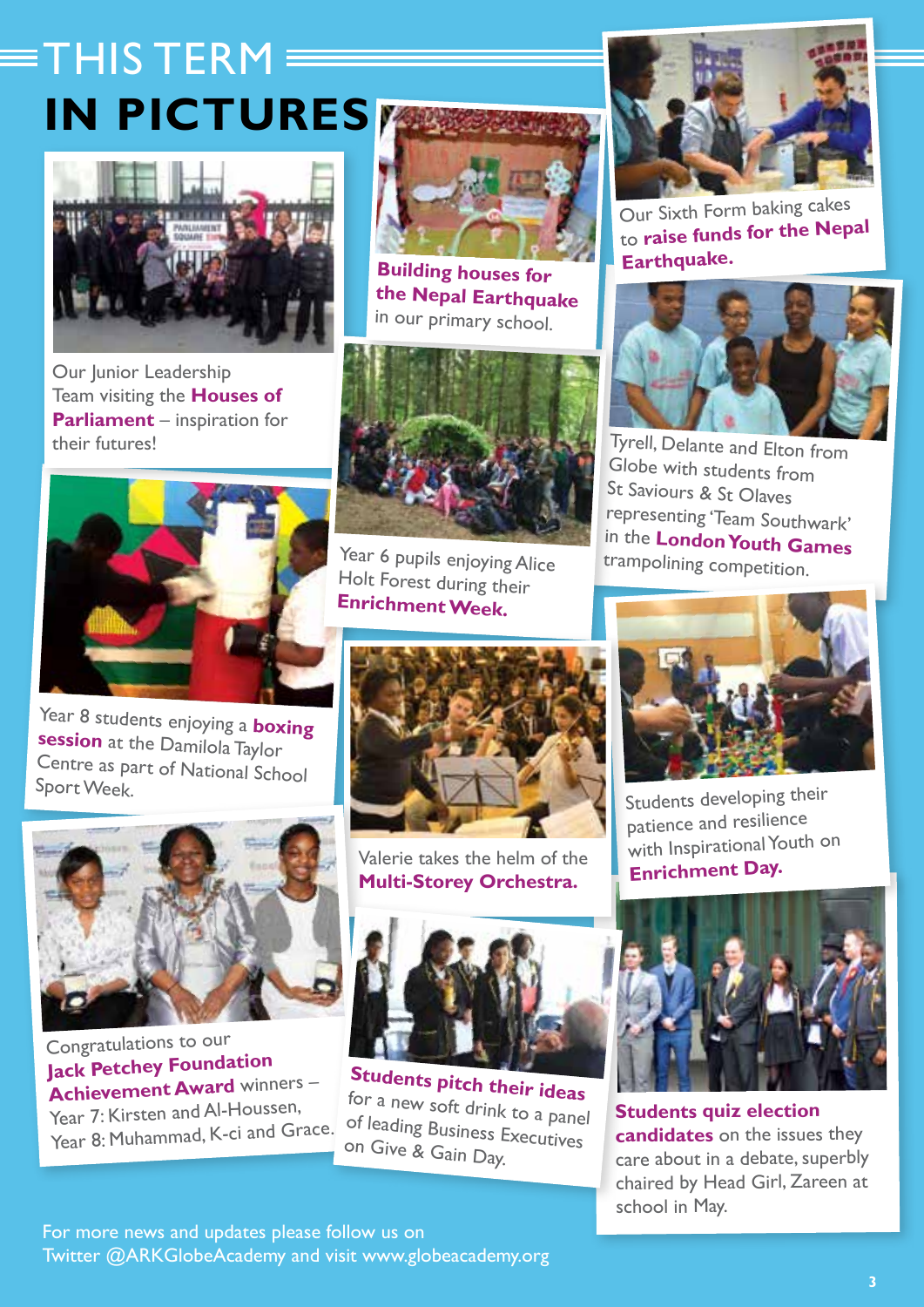# $=$  FUTURES WEEK $=$ **OPENING UP EXCITING CAREERS**







*Clockwise from left: students visited Bloomberg, UCL and attended a workshop with coach Arthur Basley.*

Our mission statement at Ark Globe Academy is 'Preparing our students for university and to be leaders in their community' and everything that we do has this mission in mind. Our Year 10 Futures Week gave our students access to a broad range of careers, opening up their minds to the industries available to them and connecting them with role models throughout the working world. The week involved workshops with professionals and workplace, cultural and university visits. Throughout the week there was a focus on professionalism and growth mindset.

We asked Rochelle in Year 10 to summarise for us some of the activities that she had been involved in during Futures Week, from a workshop with the Royal Bank of Scotland (RBS), to learning about the business of running a Premier League football club with Chelsea FC, to visiting Goldsmiths University.

**RBS workshop:** "I thought that the RBS workshop was amazing! It paved new possible careers paths for me as I'm now considering taking a degree in accounting and finance."

**Arthur Basley, Professional Coach, workshop:** "Arthur demonstrated that what we think and feel determines our state of mind, therefore changing our behaviour. This made me

# FFEDBACK ABOUT GLOBE

"The students...were lovely, well behaved, enthusiastic and engaged and above all they were really open to learning from people. My Capgemini colleagues who worked with them all day had a great day and were so enthusiastic about your students." **Capgemini UK**

"Great morning at Ark Globe Academy – a fantastic school with great results! **Christen Dali, RBS**

*And finally we had this feedback from a member of the public who bumped into our students:* "Last Thursday, while travelling to Charing Cross (Trafalgar Square) on the Bakerloo line a party of your students boarded the train. Later, I saw the party around Trafalgar Square. Perhaps they were en route to a nearby Art Gallery.

The courtesy and behaviour displayed by the whole party made each student a great ambassador of your school. It's a pleasure to report this back to you." **JW, from Harrow**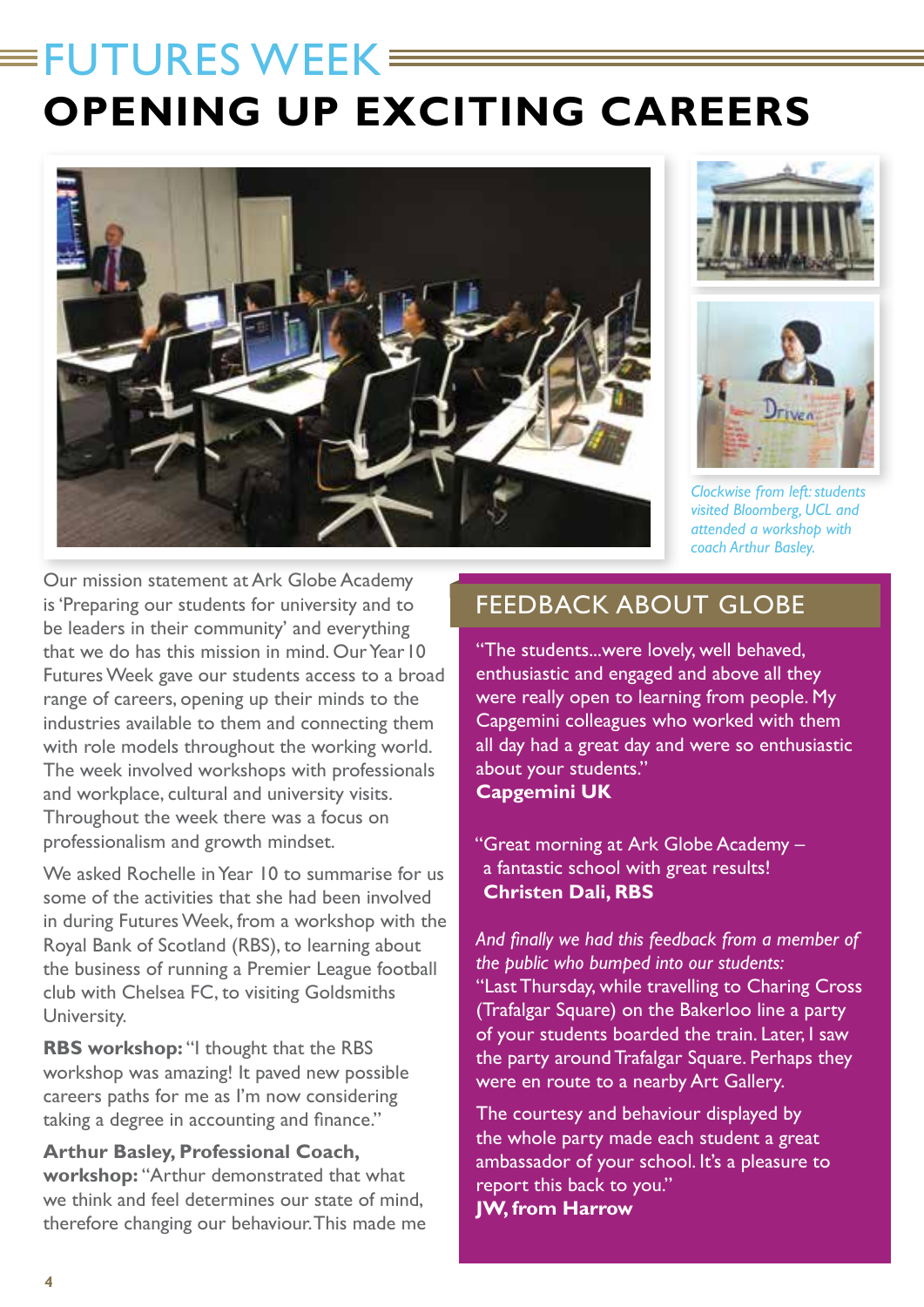approach situations with a different aspect as I'm more able to have control over what I'm feeling by managing what I'm thinking."

**Goldsmiths University trip:** "Goldsmiths was an intriguing visit as we got to tour the campus and also experience what a lecture is like."

**Chelsea FC:** "It was interesting to view Chelsea as a worldwide brand."

**Cultural Capital trip:** "Learning about the Magna Carta was the best thing. It was interesting to learn about our past political system that may have influenced laws that are in place today."

## FEEDBACK FROM STUDENTS

"Lend Lease opened my eyes to many jobs I would not have thought of." Said Herietta.

The Lend Lease visit "inspired me to take on Architecture and fed me with information that I had no idea of" Said Remi

#### BUSINESS BREAKFAST

Alongside Futures Week we also ran our first Ark Globe Academy Business Breakfast where we invited business leaders into the school to discuss the role business can play across education and employment. This initiative aims to create strong links with business to help inspire and prepare our students for their futures. Our guests heard inspirational speeches from Ochuku, Year 12, our Principal and guest speaker, Paul Marshall, Chairman, Ark Schools and Lead Non-Executive Director, Department of Education, before touring the school, meeting our students and sharing the advice that they would have like to give to their 16 year old self.





#### OUR NEW STUDENT LEADERS



Congratulations to our new Head Boy, Carlin and Head Girl, Rachel, Deputy Head Boy, Anfal and Deputy Head Girl, Goodness, who started their roles this term.

Anfal said of his new position: "This school has always felt like a second home, making me improve into a leader. If you asked me a year ago to speak in front of hundreds of students in the Pentagon I would have run away just at the thought of it but it just shows how far I've come."

You can watch Carlin's spoken word on Growth Mindset which he performed as part of his Head Boy campaign on our website: www.arkglobeacademy.org/node/36846

#### HALL OF ACHIEVEMENT

The latest students to be recognised in our Globe *'Hall of Achievement'* are Ingars Putnins, Zahraa Esayed, Seher Saglam, Kubrom Tsehaye, Abdul Gbajabiamila, Asad Mumin, Rodrigo Perez Del Palomar and our staff member is Ms Sookun.

The Hall of Achievement recognises children and staff who are going the extra mile to achieve their goals, or demonstrating excellent leadership and a growth mindset.

### CREATIVE WORDS TAKE FLIGHT

In May a group of lucky Year 7 students took part in a Creative Writing workshop with writer, Sandra Agard. Each student was guided to put their own memories and experiences onto paper, using all of their senses as a source of inspiration. The students then shared their writing with the group. Here is Teleema Gambai's poem: *I see a world of emptiness up there, With mystical pegasi, Taking flight, Those yellow dots hovering up there, Create that spitting image, Called a sky.*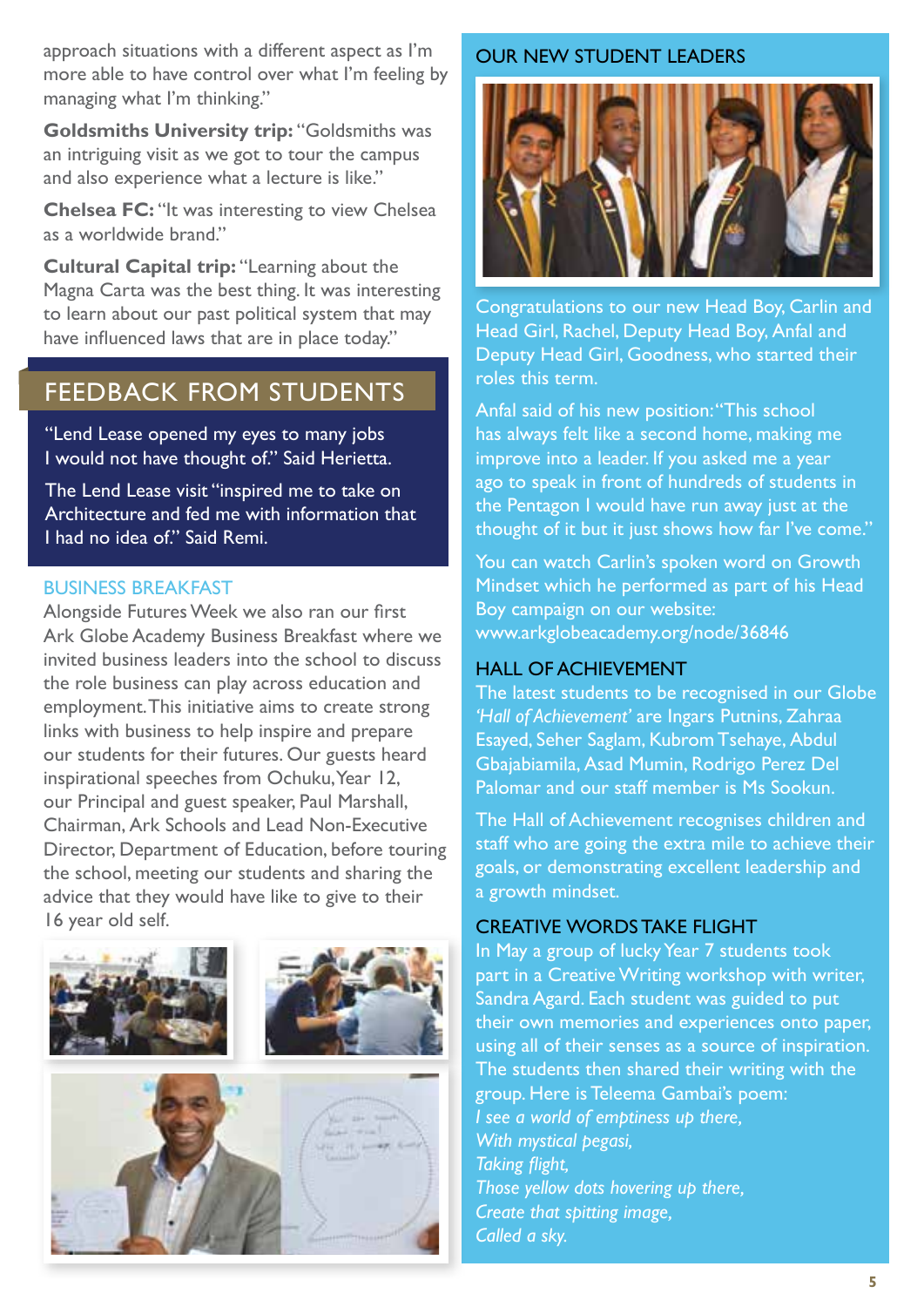# $\equiv$  PERFORMING TO 2,000 PEOPLE  $\equiv$ **AT THE ARK MUSIC GALA**



### Forty five students from Ark Globe Academy took to one of the world's most iconic stages in a musical extravaganza on Tuesday 30 June.

Students sang for an audience of 2,000 people at London's Barbican Centre as part of the Ark Music Gala.

Globe joined 30 other Ark schools from London, Birmingham, Hastings and Portsmouth, all of which have been working to create inspiring musical pieces for the event.

The students were part of a group of over 750 musicians – including a massed choir of 400 voices – who performed a rich variety of repertoire including music from the Tudor era, a Russian folk song and contemporary pop hits like Ella Henderson's 'Ghost'.

Sabria and Diletta from Year 7 took part in the event. Diletta said: "I really enjoyed the Gala and the experience of doing a concert. I'm in the Ignite choir and my favourite part of the Gala was the song we all wrote together. We all came up with words and the message was not to give up on things. It's a great message to people."

Sabria said: "Last night was amazing. I loved doing some of the older songs. My favourite part was when the primary schools sang 'Glorious,' it was really uplifting."

"The practice is hard. Our teachers push us so that we can shine on that stage. You have to feel the music. Life's a climb but the view is great when you reach the target."

Ms Masterson said: "The results of a year of hard work and practice have definitely paid off. This has been the best yet! The standard just keeps getting higher each year."

"We are very proud of our students across the academy from Year 3 to Year 10. They have been great ambassadors for us. We have watched them grow in maturity and confidence as well as musical ability. We are very thankful to be able to provide such a fantastic opportunity to our students."

Margaret O'Shea, Director of Music at Ark, said: "All those involved in the Music Gala have worked enormously hard over the past weeks and months preparing for the concert.

"One of the great delights of our music programme is to see the personal growth of these remarkable young musicians as they embark on the journey of singing in a choir or learning to master an instrument.

"It is a huge privilege to see our students perform with such confidence and skill on a stage that regularly showcases the London Symphony Orchestra and the Royal Shakespeare Company."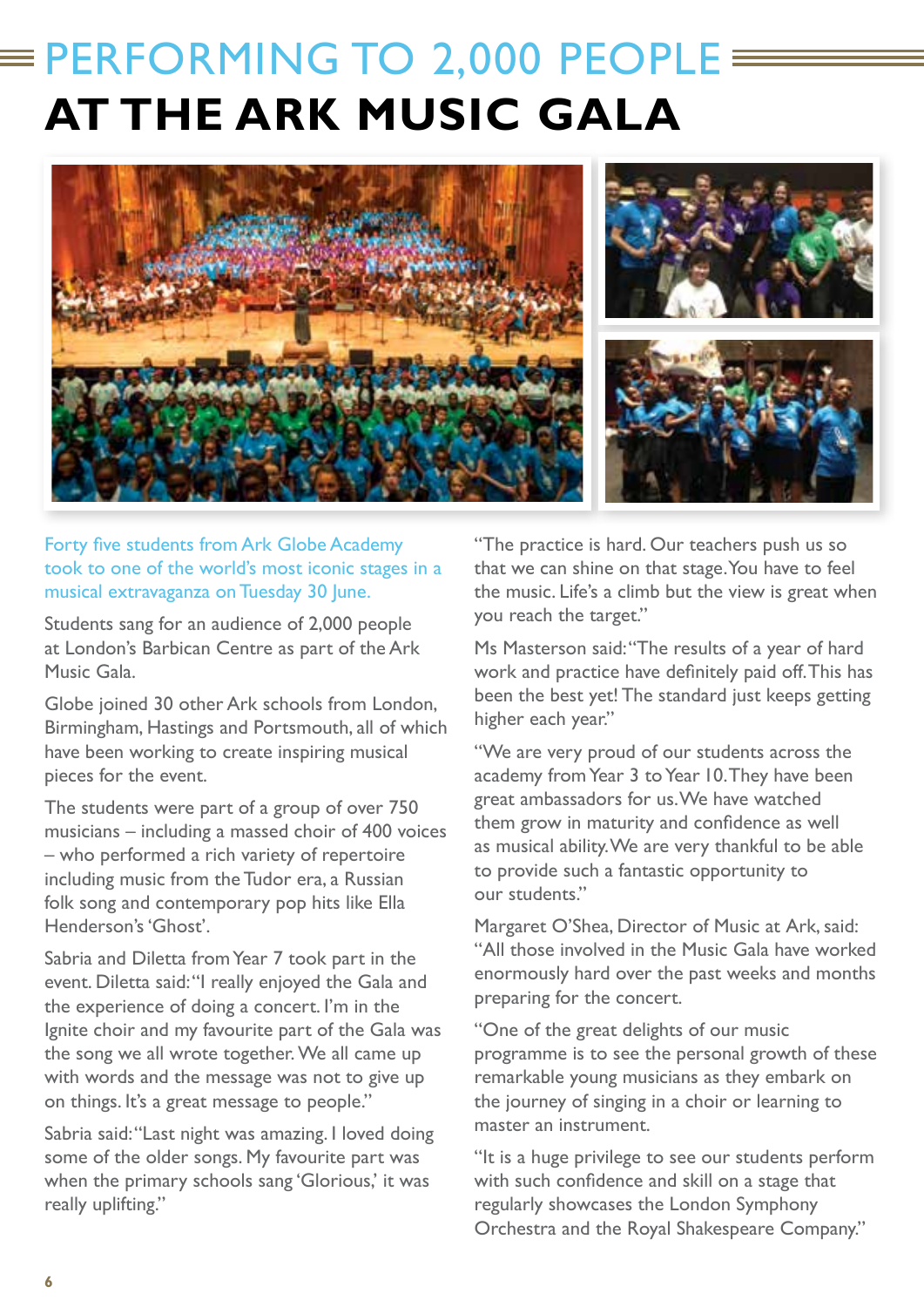# $\equiv$  AN EPIC PERFORMANCE  $\equiv$ **JASON AND THE ARGONAUTS**













Students from across the academy wowed the audience with their stunning performance of Jason and the Argonauts in a final Performing Arts showcase of the year.

The production offered comedy, music and adventure and involved a cast of over 50 students from primary, secondary and sixth form. It was not only with acting that our students' talents were being displayed as the performance was supported by a 30 strong student choir, live student band and the school brass and string ensembles.

Back stage students were also busy working with their teachers to control the lighting, cue the music and designing and making the set. The whole production displayed the wealth of talent that we have amongst our students at Ark Globe Academy.

Huge congratulations to everyone and many thanks to our staff who worked hard to bring the performance to life.

## YEAR 6 PERFORM THE TEMPEST





Year 6 worked extremely hard after their SATs to put on an exceptional performance of Shakespeare's 'The Tempest'. The story tells a tale of love, betrayal and magic and was portrayed beautifully through song, dance and some outstanding acting from the young people involved. Well done!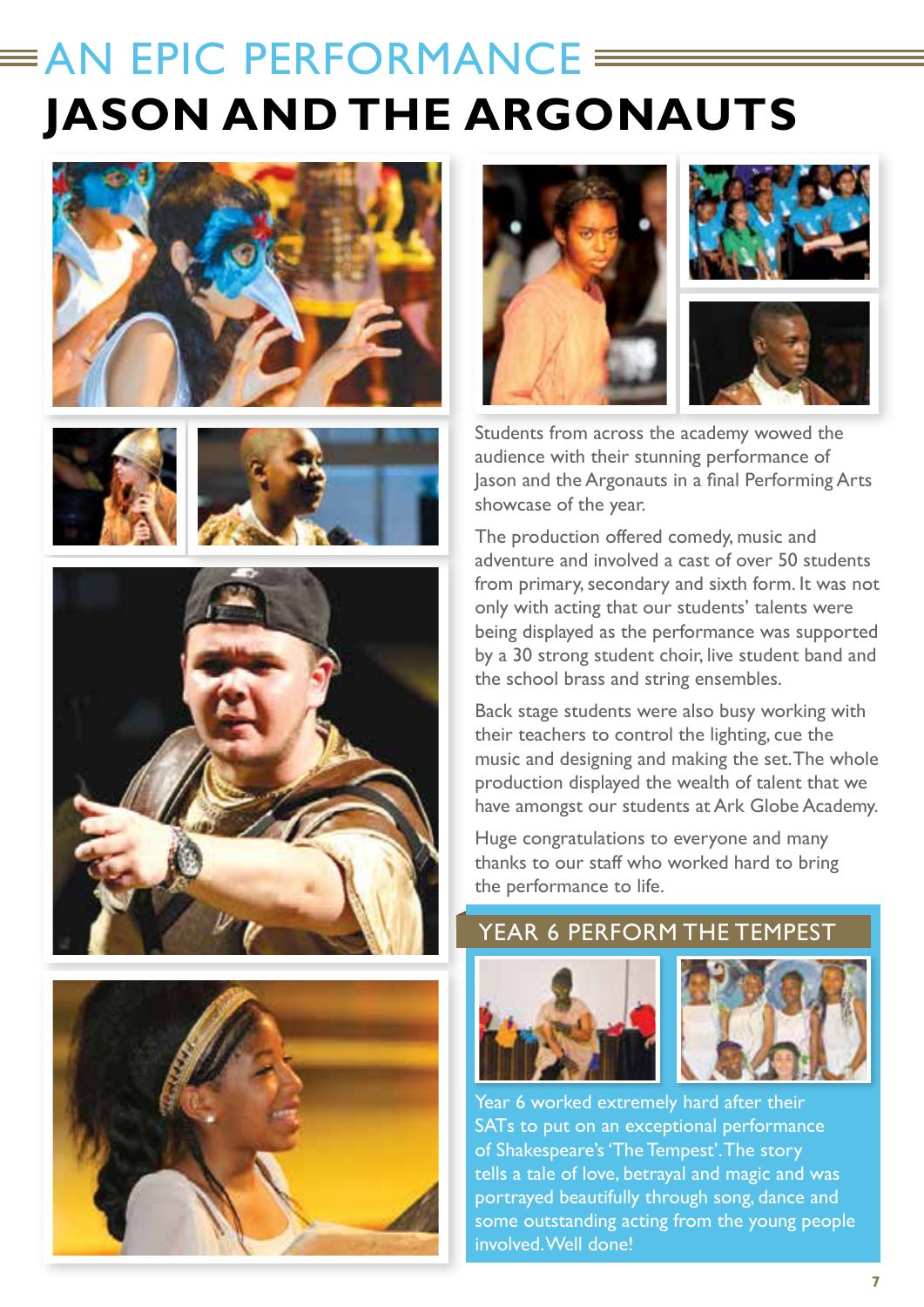# SPORTING **STARS**



## ARK PRIMARY SPORTS DAY CHAMPIONS

Our primary school children are celebrating after winning the Ark Schools Primary Sports Day. Taking part in events including a 60m race, egg and spoon race, sack race, long jump and throwing, the girls and boys from Year 2 to Year 6 managed to get in the top three for each event they took part in. The day finished with relay races which were really exciting and incredibly fast. Globe were ecstatic to bring back the trophy.

Naomi, Year 6, said: "It was amazing and we all tried really hard. We won the whole event!"

Ms Palfreyman said: "On top of their sporting abilities they did us proud with their 'Globe Chants' and were really good sports throughout the day."





#### BMX STARS

15 students from Ark Globe Academy recently completed an 8 week BMX course run by Peckham BMX Club. The Club is one of the most famous in the country and has produced stars including Olympic Development Rider, Tre Whyte and 2012 World Champion, Quillan Isidore. Our students received expert coaching and after learning all of the basic skills, were soon racing on one of the largest and most challenging BMX tracks in the UK. The students who were involved demonstrated outstanding effort, courage and resilience throughout the course and could well be our BMX stars of the future!

## SECONDARY SPORTS DAY

On Friday 19 June 2015, we held our first Sports Day at Croydon Athletics Arena. All students from Years 7, 8 and 9 competed in the 70m Hurdles, 50m and 100m Sprints, 200m, 300m, 400m, 600m, 800m, 4x100m Relay, High Jump, Long Jump, Discus, Javelin and Shot Put.

All students who won their event received a gold medal and one boy and girl from each year group, who had performed consistently well across the day and had won multiple events, were selected for 'Outstanding Sportsperson' awards. These went to:

- Year 7: Toibu Lawal and Precious Garuba
- Year 8: Tyler Buckley-Phillips and Answer **Ogbonnaya**
- Year 9: Francois Kablan and Bianca Alexander

This was also the penultimate event for the Elbrus vs McKinley year-long tournament. McKinley were the champions with 14,560 points to Elbrus' 12,665. Well done McKinley.



## ARK SCHOOLS ATHLETICS CHAMPIONSHIPS

In July students in KS3 displayed their talents at the Ark Schools Athletics Championships at Crystal Palace National Sports Arena. 300 students from 13 different Ark schools competed in the events with many of our students coming in the top three across the events. Special congratulations to those students who won their events:

Year 7: Mohamed Fofanah (100m), Toibu Lawal (Hurdles), Mohamed Fofanah (Javelin) Year 8: Margaret Ali (Hurdles), Ofure Toweh (300m), Jamal Bangura (High Jump — he cleared 1.65m which is 4cm short of the national standard!) Year 9: Buchi Orlu (Long Jump), Kubrom Tsehaye (Javelin), Cassandra Assahene (100m).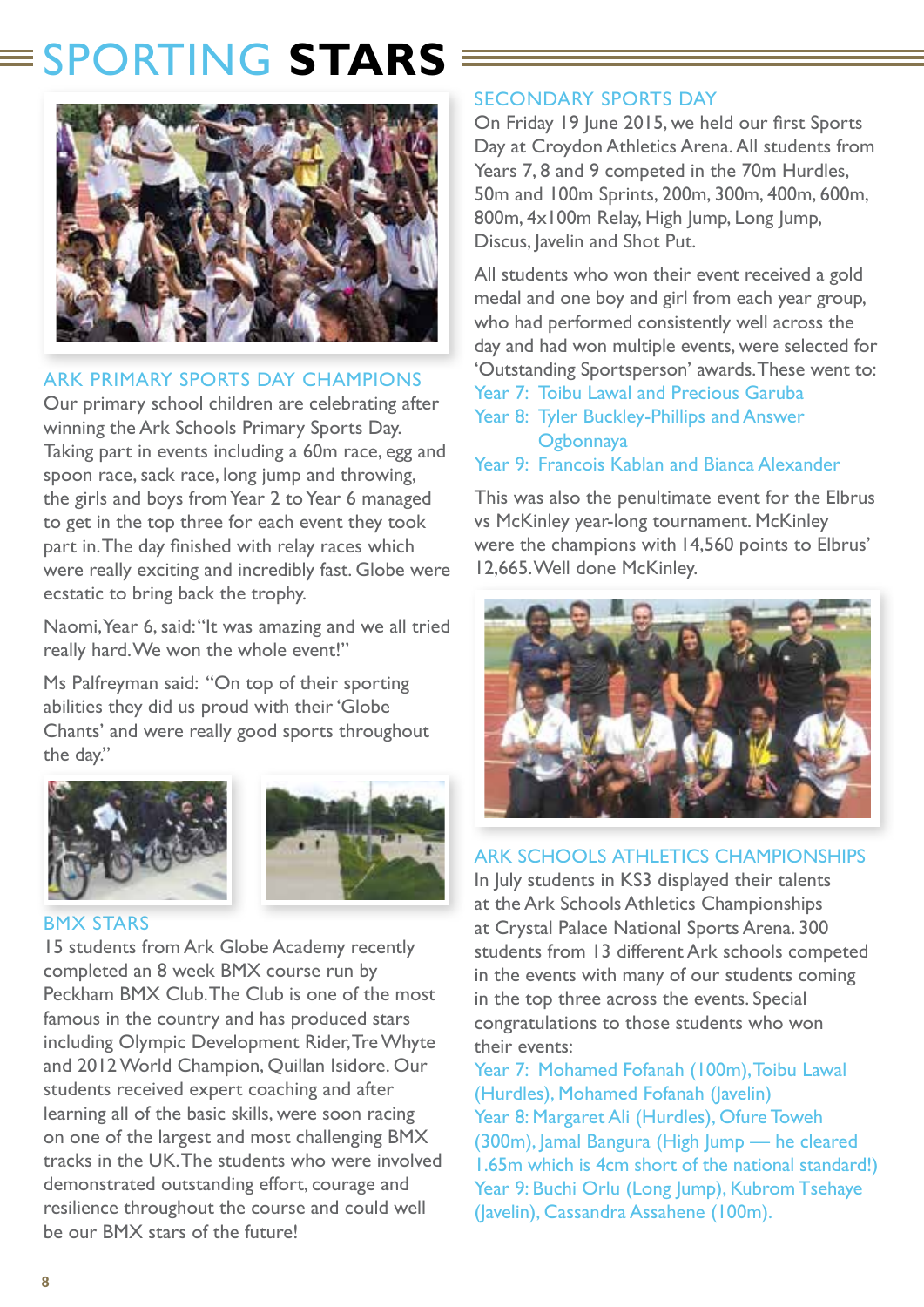# CAMPING, COOKING, CLIMBING

In June our PE Department took 28 Year 9 and Year 10 students to Blacklands Farm Activity Centre, East Grinstead. The students slept under the stars in tents they put up themselves, before cooking each other breakfast, lunch and dinner. The students also went searching for firewood and had their first ever toasted marshmallow experience – needless to say the marshmallows disappeared very quickly!

Their hearty breakfasts powered them for orienteering in the woods, abseiling, archery, rock climbing and canoeing. Our students were really supportive of each other referring to having a growth mindset and encouraging those who were hesitant to take part in activities such as the climbing activity.



CHELSEA FC FOOTBALL TOURNAMENT On 1 July we hosted a Primary School Football Tournament in conjunction with coaches from Chelsea FC. Teams from Grange Primary School, Goodrich Primary School, Comber Grove Primary School, John Ruskin Primary School, Crawford Primary School, Cathedral Primary School, Snowsfield Primary School, Riverside Primary School, Charles Darwin Primary School, Globe Academy Primary, St Georges Catholic Primary School took part in the event.

Huge congratulations to Grange Primary who won the girls' tournament and to Goodrich Primary who won the boys' tournament. All children displayed excellent behaviour and sportsmanship throughout. A big 'thank you' also to the Chelsea FC coaches and to our Year 9 and 10 students who helped to run the event.



Year 10 girls got active at a 'This Girl Can' day at Millwall FC trying out new skills in soccercise and korfball.





#### FABULOUS FOOTBALL FROM YEAR 7

*Mr Bellamy says:* Joining in September the new Year 7s came together as a team almost instantly. With over 40 boys turning up to training every week, squad places were always under contention. This year we were 'runner up' in the South London 5-aside competition, narrowly losing out in the final minutes and in all of our finals (two semis and one quarter) we lost by a whisker. The boys have had a fantastic season and have worked extremely hard in developing and progressing. I am a very proud teacher and manager and I look forward to helping them go that one step further next year!

#### PROFESSIONAL FOOTBALL PARTNERS

Our students have had the opportunity to work with both Chelsea FC and Fulham FC this year. Our partnerships with the organisations give our children access to opportunities such as enterprise days, coaching and stadium tours. We also run an Elite Development Centre with Fulham FC where local Southwark children with outstanding potential attend weekly

training sessions with coaches on our state-of-theart 3G pitch.



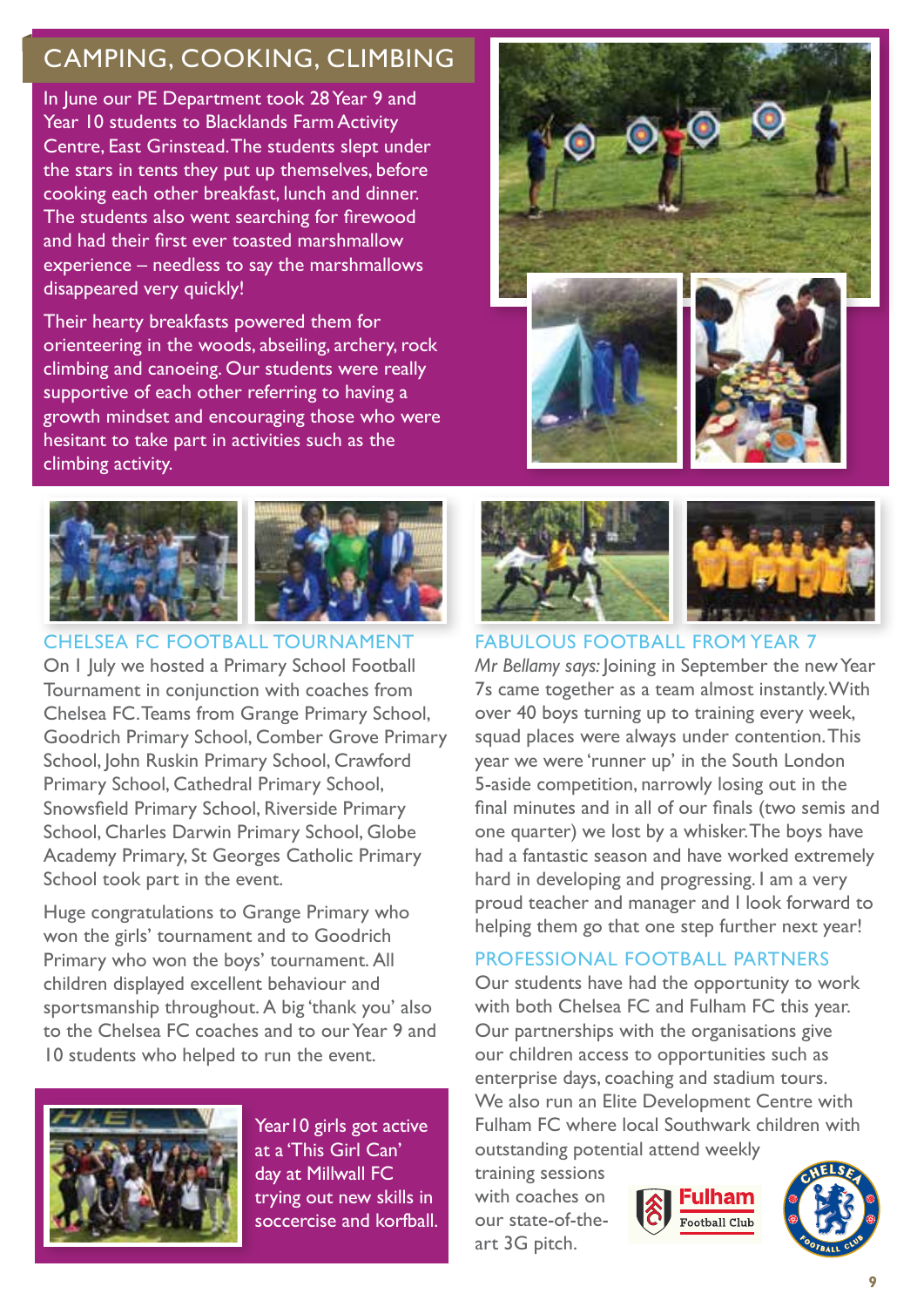# **POLICE CHIEF FACES GRILLING E STUDENTS DISCUSS BIG ISSUES**







*Clockwise from left: students with the Commissioner, asking tricky questions, our reporters Almira and Zoish with the Commissioner.*

The Commissioner of the Metropolitan Police Service, Sir Bernard Hogan-Howe was interviewed in lune by our students for this newsletter, with students writing questions about the issues they cared about. It gave our students the chance to challenge Britain's most senior officer face-to-face.

Matt Jones, Principal, said: "This was a fantastic opportunity for our students to get their views across to Britain's most senior officer and for him to hear from the young people of Southwark. Our students are working hard with our community to make it a safe place for everyone."

Almira and Zoish were our reporters. Here is their article:

### **Commissioner of the Metropolitan Police visits Globe!**

On Friday 5 June 2015, the Commissioner of the Metropolitan Police London, Sir Bernard Hogan-Howe came to visit Globe Academy.

He had previously come to the school and was intrigued by his visit so kept his promise by returning to answer questions from students in Year 9 and 10.

Sir Bernard Hogan-Howe explained to the students his usual day at work, which consists of a lot of reading as well as what he looks for in a good police officer. He said, ''Every day at work is different; we all have to work as a team and show commitment in order for our job to be successful.'' He then spoke about the cuts that the Metropolitan Police have to make in the future, however he reassured us that they will not negatively impact our lives and wellbeing.

Our Head Girl Rachel suggested to the Commissioner that the police should listen to youths more and he heavily agreed with the idea and suggested some students may be interested in joining the young cadet's scheme, which encourages the youth in sport and cultural activities as well as teaching them discipline and core values.

After all questions were answered, students had pictures taken with the Commissioner and everyone was glad to have met him and had learnt a great deal from him.

# PROM KINGS AND QUEENS

Our Year 11 celebrated the end of exams at their Masquerade Prom. Our students looked fantastic at the event at the Hilton Riverside.

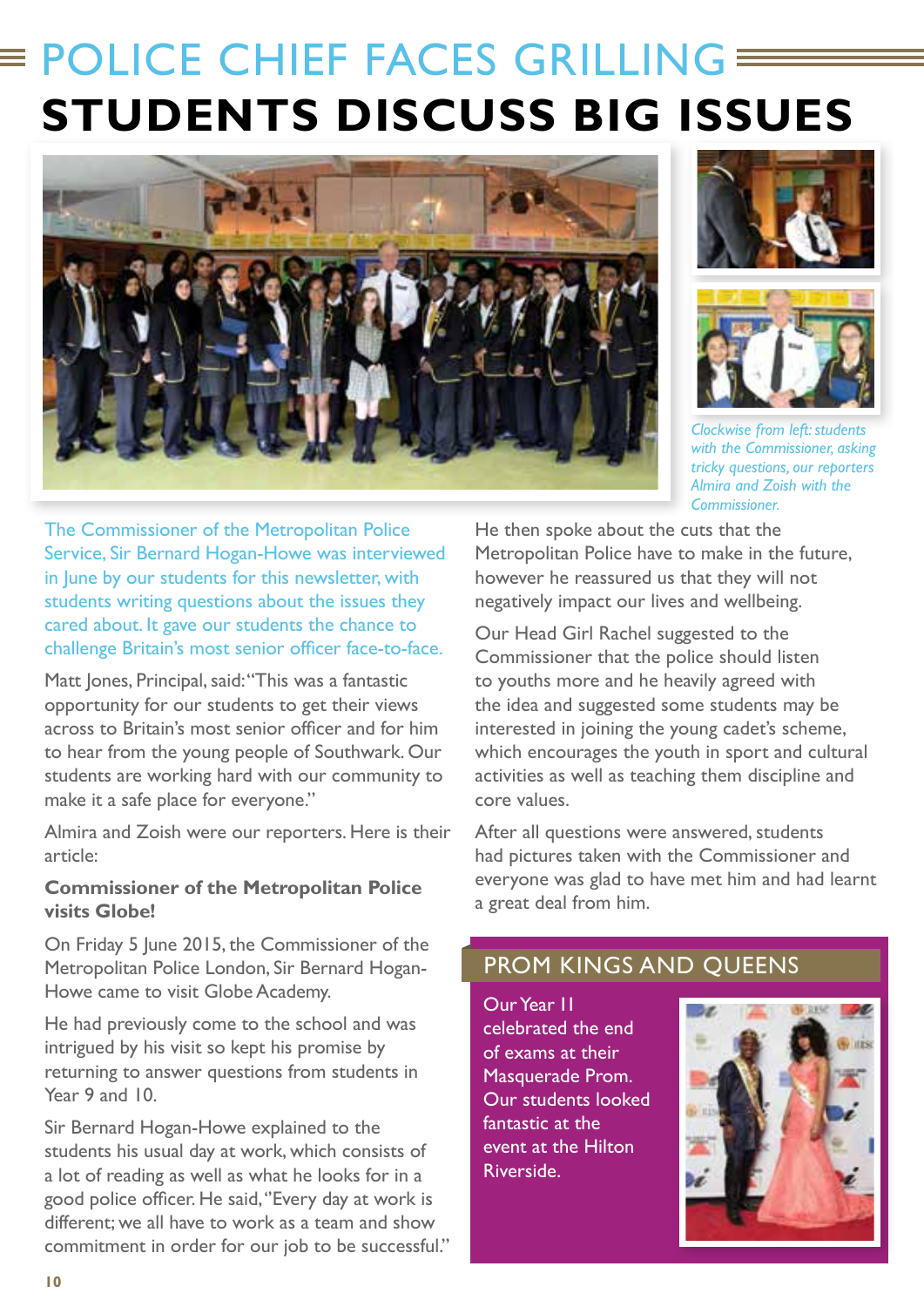

STUDENTS HELP COMBAT SOCIAL ISOLATION

Students hosted 'Communi-tea' events this term where elderly members of the local community were invited to join them at school for afternoon tea. Residents from the Tower Bridge care home, members of the Black Elderly Group Southwark and Trinity Social Club, a group for those who feel socially isolated, came to share their stories and talk about local history with the students.

The 'Communi-tea' has been set up by students to help combat the isolation that older people in our community can feel. The students were prompted to act by the knowledge that loneliness and isolation have been found to be triggers of poor physical and mental health, especially in the elderly.

Guests at the first event were entertained by the beautiful singing of Year 9 music students Camilla and Lilla, with one guest saying it was 'much better than anything she had heard on Britain's Got Talent'. Students served tea and scones, played board games and chatted about what school used to be like and what they would ask the Prime Minister if they had the chance.

Sarah, Year 9 said: "It took me a little while to come out of my shell, but I learnt a lot once I did and found it really interesting. I'd definitely like to do something like this again."

We are committed to being an active member of our local community and the 'Communi-tea' forms part of an ongoing project which engages students with members of the community that they might not otherwise meet. We are working with Fellows from the organisation 'Year Here' to create meaningful and lasting links with the local area via initiatives such as the 'Communi-tea' and our new partnership with Southwark Foodbank.

## GLOBE GROWTH

At Globe we believe that success comes through trying over and over again and not being afraid to make mistakes. This is described as having a growth mindset rather than a fixed mindset.

We have had some VIP visitors to Globe this term, from world-class athletes Colin Jackson and Donovan Bailey, Fulham FC manager Kit Symons, to the Commissioner of the Metropolitan Police. We have asked each of them for their personal experience around success and failure.



*Colin Jackson and Donovan Bailey told students:*  "Don't be afraid of failure. Failure is a simple part of the journey" *when they visited the academy as part of their 'Go Dad Run' initiative before coaching some of our lucky students on their hurdling technique.*



"Use knocks in life to drive you. You learn more through your failures than through your successes" *said Kit Symons, First Team Manager, Fulham FC, in a special assembly, delivered as part of our Elite Development Centre partnership with the Championship Club. Kit spoke to the children about how having the right attitude and mentality is as equally important as the talent needed to be successful in life. He also coached the children on our school 3G pitch.*